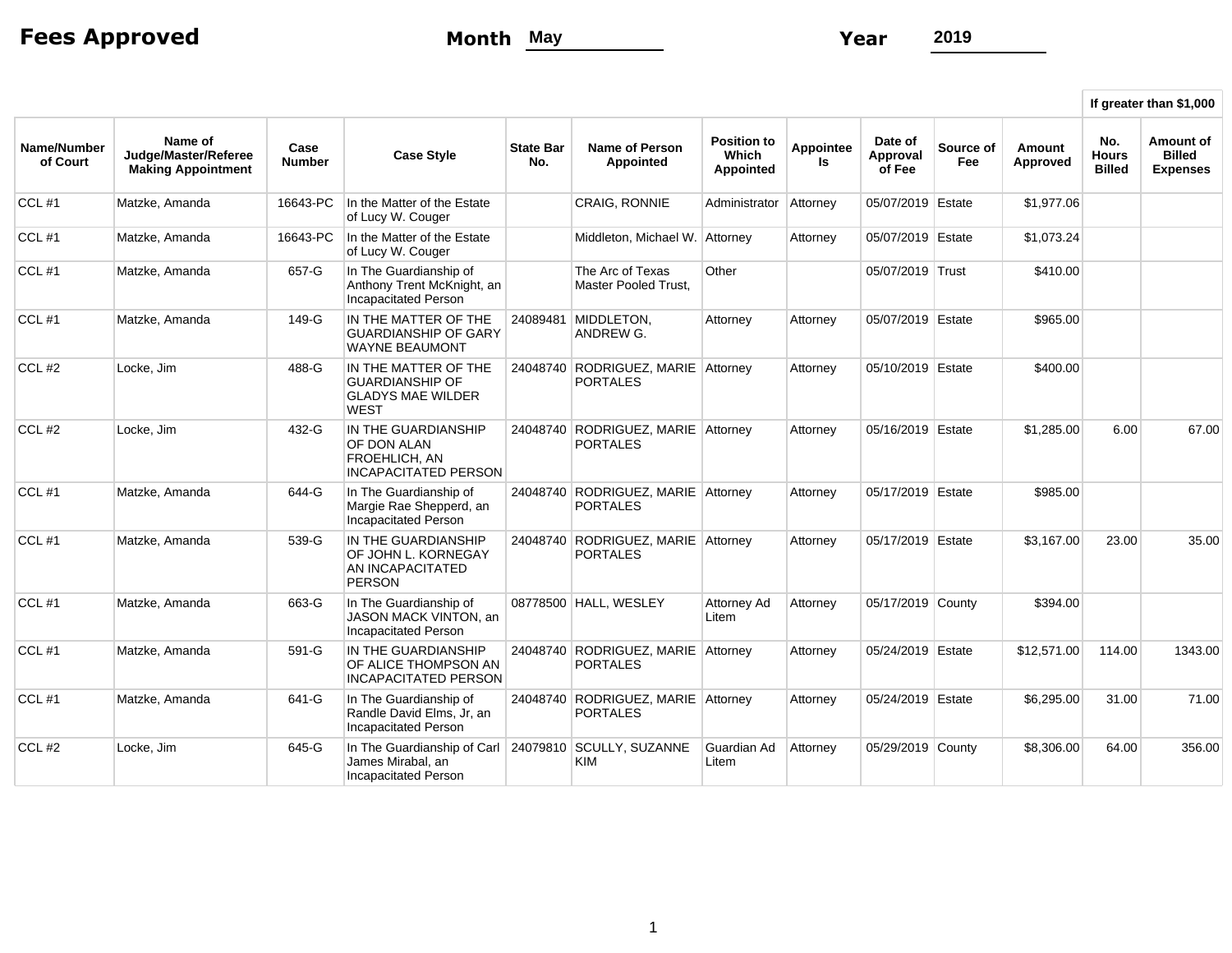## Appointments Approved **Month** May **Month** May **Year** 2019

| Name/Number<br>of Court | Name of<br>Judge/Master/Referee<br><b>Making Appointment</b> | <b>Case Number</b> | <b>Case Style</b>                                                                      | <b>State Bar No.</b> | Name of Person<br><b>Appointed</b>  | <b>Position to</b><br><b>Which</b><br><b>Appointed</b> | <b>Appointee Is</b> | Date of<br><b>Appointment</b> |
|-------------------------|--------------------------------------------------------------|--------------------|----------------------------------------------------------------------------------------|----------------------|-------------------------------------|--------------------------------------------------------|---------------------|-------------------------------|
| CCL#1                   | Matzke, Amanda                                               | 667-G              | In The Guardianship of<br>Vanessa Renee Henschel, an<br><b>Incapacitated Person</b>    | 14220200             | MITCHELL, RODNEY<br><b>DALE</b>     | Guardian Ad<br>Litem                                   | Attorney            | 05/01/2019                    |
| CCL#2                   | Locke, Jim                                                   | 17179-PC           | In the Matter of the Estate of<br>Maurice Hasson                                       | 20661600             | WAGNON, JEFFERY<br>D.               | Attorney Ad<br>Litem                                   | Attorney            | 05/01/2019                    |
| $CCL$ #2                | Locke, Jim                                                   | 668-G              | In The Guardianship of Marion<br>Hendricks, an Incapacitated<br>Person                 | 24071525             | <b>CHARLES, BRETT S.</b>            | Guardian Ad<br>Litem                                   | Attorney            | 05/01/2019                    |
| CCL#1                   | Matzke, Amanda                                               | 667-G              | In The Guardianship of<br>Vanessa Renee Henschel, an<br><b>Incapacitated Person</b>    | 13898340             | MEECE, PATRICK C.                   | Attorney Ad<br>Litem                                   | Attorney            | 05/08/2019                    |
| CCL#1                   | Matzke, Amanda                                               | 669-G              | In The Guardianship of<br>Christopher Shane Patrick, an<br><b>Incapacitated Person</b> | 24071525             | <b>CHARLES, BRETT S.</b>            | Attorney Ad<br>Litem                                   | Attorney            | 05/14/2019                    |
| CCL#1                   | Matzke, Amanda                                               | 667-G              | In The Guardianship of<br>Vanessa Renee Henschel, an<br><b>Incapacitated Person</b>    | 24071525             | <b>CHARLES, BRETT S.</b>            | Attorney                                               | Attorney            | 05/16/2019                    |
| $CCL$ #2                | Locke, Jim                                                   | 17188-PC           | In the Matter of the Estate of<br><b>Randall Dayne Celeste</b>                         | 13956430             | MERONOFF,<br>PATRICIA E.            | Attorney Ad<br>Litem                                   | Attorney            | 05/16/2019                    |
| $CCL$ #2                | Locke, Jim                                                   | 659-G              | In The Guardianship of Maria<br>Garcia, an Incapacitated Person                        | 24040652             | Hill Carter, Misti                  | Guardian Ad Attorney<br>Litem                          |                     | 05/17/2019                    |
| $CCL$ #1                | Matzke, Amanda                                               | 672-G              | In The Guardianship of Jymaya 06590400<br>Rayford, a Minor                             |                      | ELMORE, O. E.                       | Guardian Ad   Attorney<br>Litem                        |                     | 05/23/2019                    |
| CCL#1                   | Matzke, Amanda                                               | 670-G              | In The Guardianship of Jordan<br>Taylor Luna, a Minor                                  | 24006830             | BENN, JOSHUA J.                     | Attorney Ad<br>Litem                                   | Attorney            | 05/24/2019                    |
| CCL#1                   | Matzke, Amanda                                               | 671-G              | In The Guardianship of<br>Cameron Jay Luna, a Minor                                    | 24006830             | BENN, JOSHUA J.                     | Attorney Ad<br>Litem                                   | Attorney            | 05/24/2019                    |
| CCL#1                   | Matzke, Amanda                                               | 533-G              | IN THE GUARDIANSHIP OF<br>ALFREDO RIOS AN<br><b>INCAPACITATED PERSON</b>               | 24048740             | RODRIGUEZ, MARIE<br><b>PORTALES</b> | Attorney Ad<br>Litem                                   | Attorney            | 05/24/2019                    |
| CCL#1                   | Matzke, Amanda                                               | 533-G              | IN THE GUARDIANSHIP OF<br><b>ALFREDO RIOS AN</b><br><b>INCAPACITATED PERSON</b>        | 24027471             | MALTSBERGER,<br>MARK R.             | Guardian Ad Attorney<br>Litem                          |                     | 05/24/2019                    |
| $CCL$ #2                | Locke, Jim                                                   | 645-G              | In The Guardianship of Carl<br>James Mirabal, an<br><b>Incapacitated Person</b>        |                      | Family Eldercare, Inc.,             | Guardian                                               |                     | 05/29/2019                    |